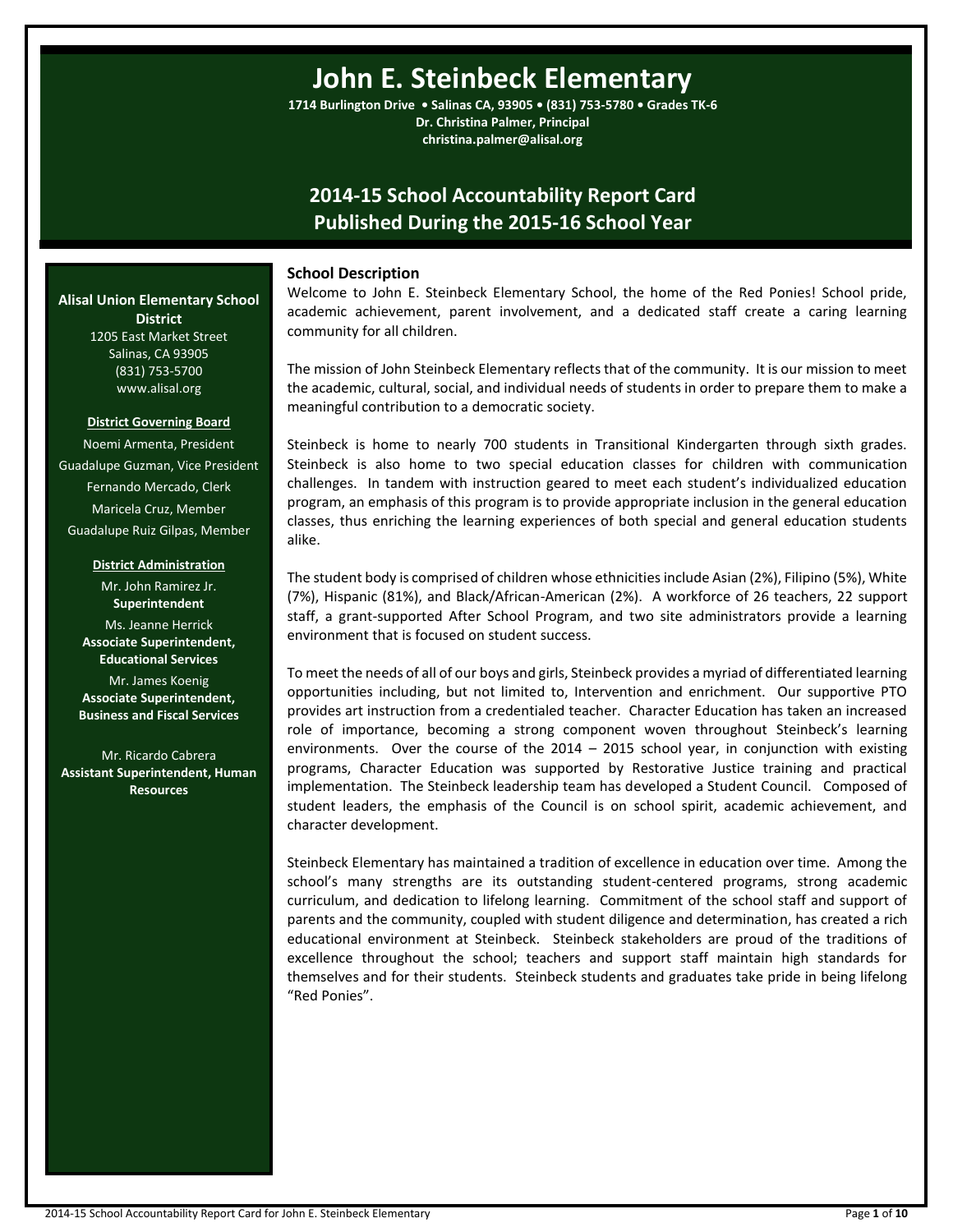## **About the SARC**

By February 1 of each year, every school in California is required by state law to publish a School Accountability Report Card (SARC). The SARC contains information about the condition and performance of each California public school. Under the Local Control Funding Formula (LCFF) all local educational agencies (LEAs) are required to prepare a Local Control Accountability Plan (LCAP), which describes how they intend to meet annual school-specific goals for all pupils, with specific activities to address state and local priorities. Additionally, data reported in an LCAP is to be consistent with data reported in the SARC.

- For more information about SARC requirements, see the California Department of Education (CDE) SARC Web page at http://www.cde.ca.gov/ta/ac/sa/.
- For more information about the LCFF or LCAP, see the CDE LCFF Web page at http://www.cde.ca.gov/fg/aa/lc/.
- For additional information about the school, parents/guardians and community members should contact the school at (831) 753-5780 or the district office.

| 2014-15 Student Enrollment by Grade Level |                           |  |  |  |
|-------------------------------------------|---------------------------|--|--|--|
| <b>Grade Level</b>                        | <b>Number of Students</b> |  |  |  |
| Kindergarten                              | 74                        |  |  |  |
| Grade 1                                   | 93                        |  |  |  |
| Grade 2                                   | 88                        |  |  |  |
| Grade 3                                   | 106                       |  |  |  |
| Grade 4                                   | 100                       |  |  |  |
| Grade 5                                   | 99                        |  |  |  |
| Grade 6                                   | 102                       |  |  |  |
| Total Enrollment                          | 662                       |  |  |  |

| 2014-15 Student Enrollment by Group    |                                    |  |  |  |
|----------------------------------------|------------------------------------|--|--|--|
| Group                                  | <b>Percent of Total Enrollment</b> |  |  |  |
| <b>Black or African American</b>       | 1.8                                |  |  |  |
| American Indian or Alaska Native       | 0.2                                |  |  |  |
| Asian                                  | 2.1                                |  |  |  |
| <b>Filipino</b>                        | 3.3                                |  |  |  |
| <b>Hispanic or Latino</b>              | 80.2                               |  |  |  |
| Native Hawaiian or Pacific Islander    | 1.2                                |  |  |  |
| White                                  | 8.3                                |  |  |  |
| Two or More Races                      | 0.6                                |  |  |  |
| <b>Socioeconomically Disadvantaged</b> | 61.3                               |  |  |  |
| <b>English Learners</b>                | 34                                 |  |  |  |
| <b>Students with Disabilities</b>      | 7.4                                |  |  |  |
| <b>Foster Youth</b>                    | 0.2                                |  |  |  |

## **A. Conditions of Learning**

#### **State Priority: Basic**

The SARC provides the following information relevant to the Basic State Priority (Priority 1):

- Degree to which teachers are appropriately assigned and fully credentialed in the subject area and for the pupils they are teaching;
- Pupils have access to standards-aligned instructional materials; and
- School facilities are maintained in good repair.

| <b>Teacher Credentials</b>                         |           |       |           |  |  |  |
|----------------------------------------------------|-----------|-------|-----------|--|--|--|
| John E. Steinbeck Elementary                       | 13-14     | 14-15 | $15 - 16$ |  |  |  |
| <b>With Full Credential</b>                        | 25 out    | 20    | 27        |  |  |  |
| <b>Without Full Credential</b>                     | 0         | 3     | 5         |  |  |  |
| <b>Teaching Outside Subject Area of Competence</b> | 0         | 0     | O         |  |  |  |
| <b>Alisal Union Elementary School District</b>     | $13 - 14$ | 14-15 | 15-16     |  |  |  |
| <b>With Full Credential</b>                        |           |       | 328       |  |  |  |
| Without Full Credential                            |           |       | 44        |  |  |  |
| Teaching Outside Subject Area of Competence        |           |       | O         |  |  |  |

| Teacher Misassignments and Vacant Teacher Positions at this School |  |  |  |  |  |  |
|--------------------------------------------------------------------|--|--|--|--|--|--|
| John E. Steinbeck Elementary<br>$13 - 14$<br>$15 - 16$<br>14-15    |  |  |  |  |  |  |
| <b>Teachers of English Learners</b>                                |  |  |  |  |  |  |
| <b>Total Teacher Misassignments</b>                                |  |  |  |  |  |  |
| <b>Vacant Teacher Positions</b>                                    |  |  |  |  |  |  |

\* "Misassignments" refers to the number of positions filled by teachers who lack legal authorization to teach that grade level, subject area, student group, etc. Total Teacher Misassignments includes the number of Misassignments of Teachers of English Learners.

## **Core Academic Classes Taught by Highly Qualified Teachers**

| 2014-15 Percent of Classes In Core Academic Subjects<br><b>Core Academic Classes Taught by Highly Qualified Teachers</b>                       |       |     |  |  |  |  |
|------------------------------------------------------------------------------------------------------------------------------------------------|-------|-----|--|--|--|--|
| <b>Not Taught by Highly</b><br><b>Taught by Highly</b><br><b>Location of Classes</b><br><b>Qualified Teachers</b><br><b>Qualified Teachers</b> |       |     |  |  |  |  |
| This School<br>100.0<br>0.0                                                                                                                    |       |     |  |  |  |  |
| <b>Districtwide</b>                                                                                                                            |       |     |  |  |  |  |
| <b>All Schools</b>                                                                                                                             | 100.0 | 0.0 |  |  |  |  |
| <b>High-Poverty Schools</b><br>100.0<br>0.0                                                                                                    |       |     |  |  |  |  |
| <b>Low-Poverty Schools</b>                                                                                                                     | 0.O   | 0.O |  |  |  |  |

High-poverty schools are defined as those schools with student eligibility of approximately 40 percent or more in the free and reduced price meals program. Low-poverty schools are those with student eligibility of approximately 39 percent or less in the free and reduced price meals program.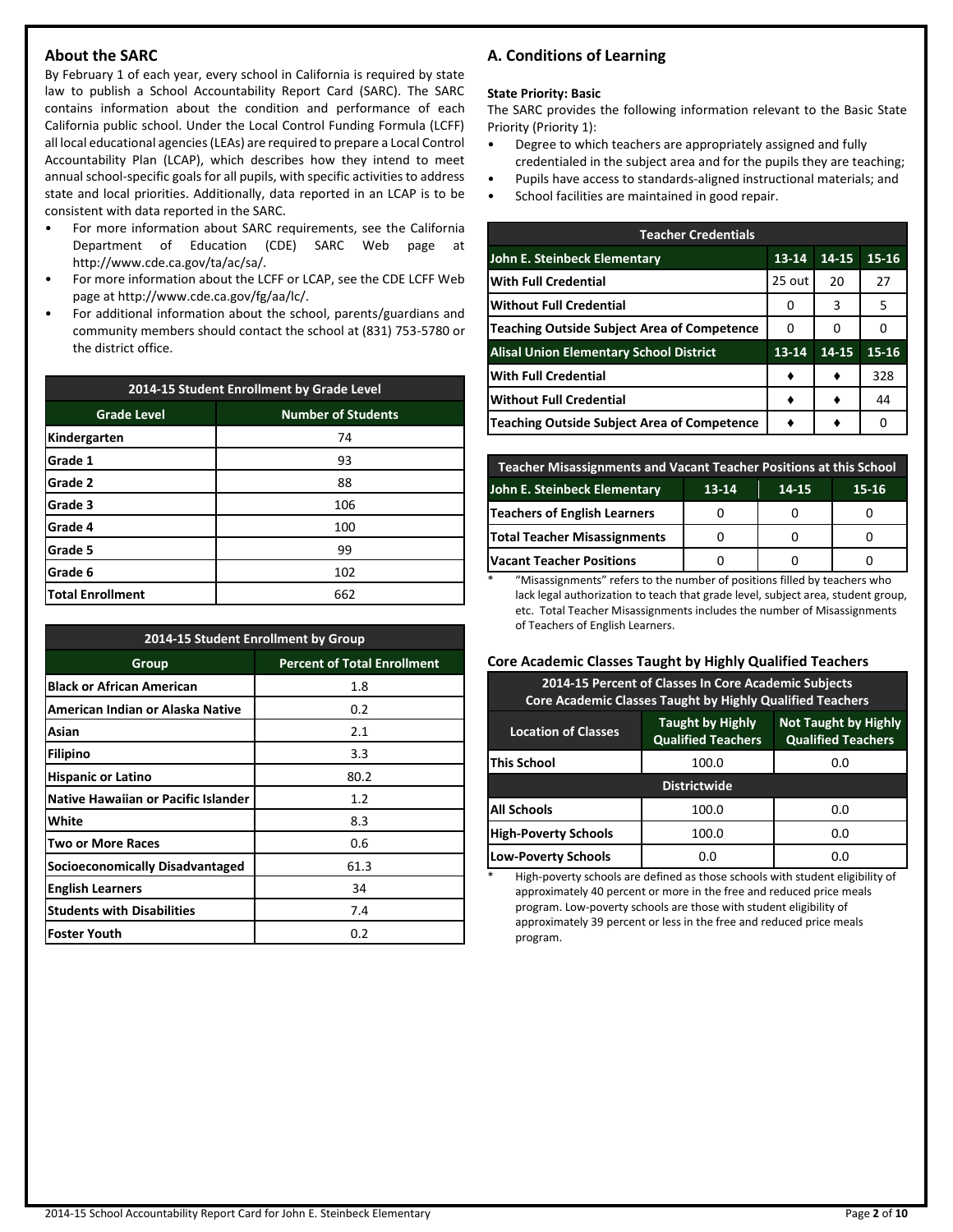## **Quality, Currency, Availability of Textbooks and Instructional Materials (School Year 2015-16)**

In order to support classroom professionals in teaching the Language Arts and Math Common Core State Standards, Engage NY curriculum, in both content areas was recommended and adopted as district curriculum. Both Engage NY Language Arts and Math were piloted and feedback from teachers attested to the ability of these common core resources to meet the requirements of the new common core state standards (CCSS).

In Language Arts:

K-1-2 continued to use Treasures to teach Foundational Skills and use the Engage NY Listening and Learning Domains to address the remaining standards. 3-6 used Engage NY solely to teach all Language Arts standards.

Because Engage NY is not yet available in Spanish, Bilingual Transference classrooms continued to use Tesoros and adapted it as needed to meet the common core state standards.

In Math:

At K-6, teachers used both the adopted Everyday Math curriculum and Engage NY Math, selecting one as their primary resource and the other as a secondary resource.

Bilingual Transference classrooms were able to use the Engage NY Math because student materials became available.

| <b>Textbooks and Instructional Materials</b><br>Year and month in which data were collected: 2014 |                                                                                                                   |          |  |  |  |  |
|---------------------------------------------------------------------------------------------------|-------------------------------------------------------------------------------------------------------------------|----------|--|--|--|--|
| Textbooks and Instructional Materials/Year of Adoption<br><b>Core Curriculum Area</b>             |                                                                                                                   |          |  |  |  |  |
| <b>Reading/Language Arts</b>                                                                      | Engage New York Language Arts-Adopted 2014<br>McMillan / McGraw-Hill, Treasures-Adopted 2010                      |          |  |  |  |  |
|                                                                                                   | The textbooks listed are from most recent adoption:<br>Percent of students lacking their own assigned textbook: 0 | Yes      |  |  |  |  |
| <b>Mathematics</b>                                                                                | Engage New York Math-Adopted 2014<br>McMillan / McGraw-Hill,<br>Every Day Math-Adopted 2012                       |          |  |  |  |  |
|                                                                                                   | The textbooks listed are from most recent adoption:<br>Percent of students lacking their own assigned textbook: 0 | Yes      |  |  |  |  |
| Science                                                                                           | Delta Foss- (Kinder-5th grades) - Adopted 2007<br>McGraw-Hill- (6th grade) - Adopted 2006                         |          |  |  |  |  |
|                                                                                                   | The textbooks listed are from most recent adoption:                                                               | Yes      |  |  |  |  |
| <b>History-Social Science</b>                                                                     | Percent of students lacking their own assigned textbook:                                                          | 0        |  |  |  |  |
|                                                                                                   | McGraw-Hill, Vistas-Adopted 2006<br>The textbooks listed are from most recent adoption:                           | Yes      |  |  |  |  |
|                                                                                                   | Percent of students lacking their own assigned textbook:                                                          | $\Omega$ |  |  |  |  |

## **School Facility Conditions and Planned Improvements (Most Recent Year)**

Steinbeck Elementary has 34 classrooms, a multipurpose room, a library, and an administration building. The school opened in 1990 in portable facilities, and the main (permanent) campus opened in 1992; a two-story addition was constructed in 2002. There are eight classrooms, an elevator, two student restrooms, and two staff rest rooms located in the two-story building. Steinbeck hosts a spacious garden.

We have one daytime custodian and two evening custodians who keep our facilities clean and secure. The grounds at John E. Steinbeck Elementary are well maintained by our custodial and district maintenance staff.

| <b>School Facility Good Repair Status (Most Recent Year)</b><br>Year and month in which data were collected: August, 2015 |        |                      |      |                                |  |
|---------------------------------------------------------------------------------------------------------------------------|--------|----------------------|------|--------------------------------|--|
|                                                                                                                           |        | <b>Repair Status</b> |      | <b>Repair Needed and</b>       |  |
| <b>System Inspected</b>                                                                                                   | Good   | <b>Fair</b>          | Poor | <b>Action Taken or Planned</b> |  |
| Systems:                                                                                                                  | Χ      |                      |      |                                |  |
| Gas Leaks, Mechanical/HVAC, Sewer                                                                                         |        |                      |      |                                |  |
| Interior:<br><b>Interior Surfaces</b>                                                                                     | ν<br>⋏ |                      |      |                                |  |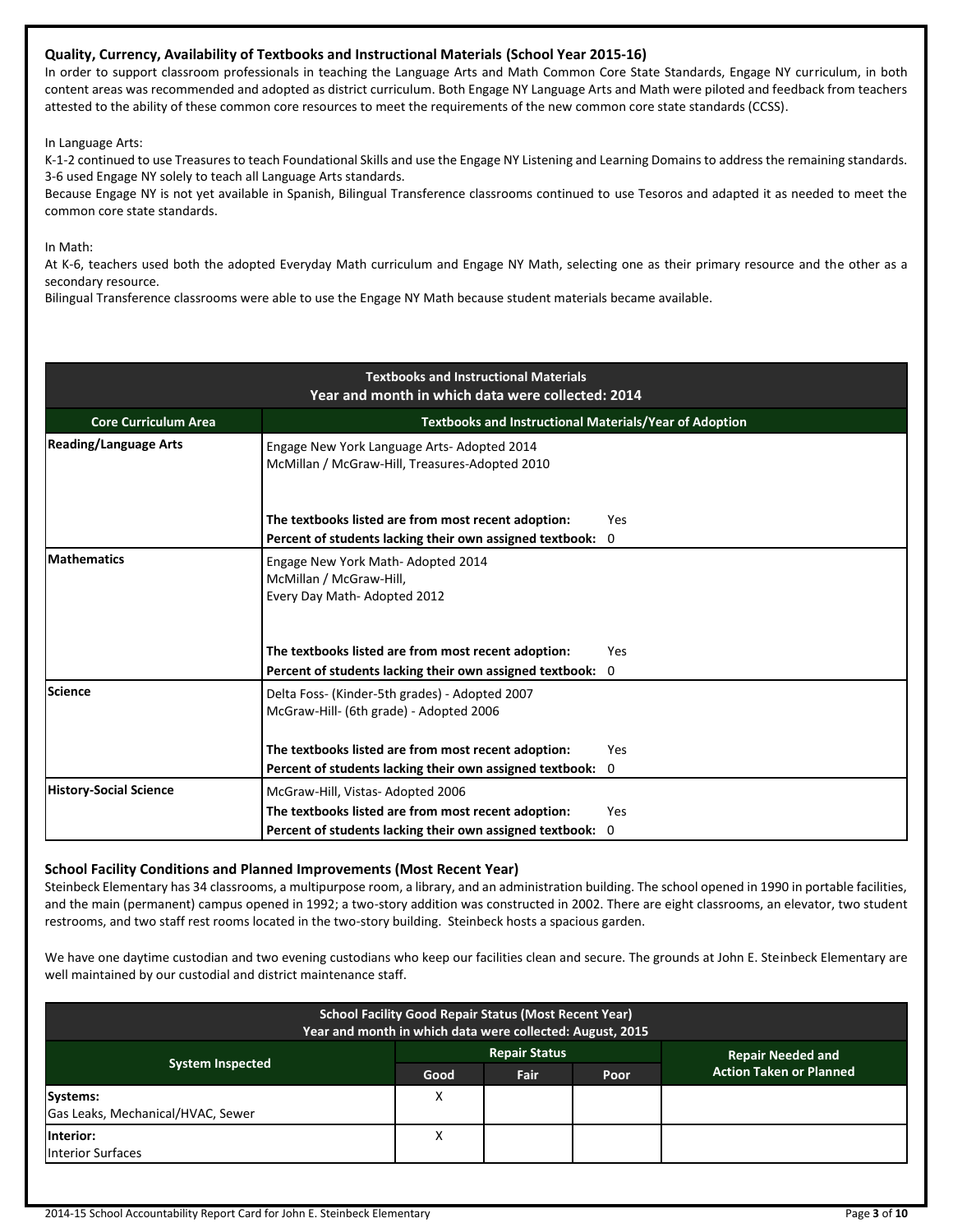| <b>School Facility Good Repair Status (Most Recent Year)</b><br>Year and month in which data were collected: August, 2015 |                       |      |                      |      |                                |
|---------------------------------------------------------------------------------------------------------------------------|-----------------------|------|----------------------|------|--------------------------------|
| <b>System Inspected</b>                                                                                                   |                       |      | <b>Repair Status</b> |      | <b>Repair Needed and</b>       |
|                                                                                                                           | Good                  |      | <b>Fair</b>          | Poor | <b>Action Taken or Planned</b> |
| <b>Cleanliness:</b><br>Overall Cleanliness, Pest/Vermin Infestation                                                       | х                     |      |                      |      |                                |
| Electrical:<br>Electrical                                                                                                 | X                     |      |                      |      |                                |
| <b>Restrooms/Fountains:</b><br>Restrooms, Sinks/ Fountains                                                                | X                     |      |                      |      |                                |
| Safety:<br>Fire Safety, Hazardous Materials                                                                               | X                     |      |                      |      |                                |
| Structural:<br>Structural Damage, Roofs                                                                                   | X                     |      |                      |      |                                |
| External:<br>Playground/School Grounds, Windows/Doors/Gates/Fences                                                        | X                     |      |                      |      |                                |
| <b>Overall Rating</b>                                                                                                     | <b>Exemplary</b><br>X | Good | Fair                 | Poor |                                |

## **B. Pupil Outcomes**

#### **State Priority: Pupil Achievement**

The SARC provides the following information relevant to the State priority: Pupil Achievement (Priority 4):

- Statewide assessments (i.e., California Assessment of Student Performance and Progress [CAASPP], Science California Standards Tests); and
- The percentage of pupils who have successfully completed courses that satisfy the requirements for entrance to the University of California and the California State University, or career technical education sequences or programs of study

| <b>2014-15 CAASPP Results for All Students</b> |                                                                                       |                 |              |  |  |
|------------------------------------------------|---------------------------------------------------------------------------------------|-----------------|--------------|--|--|
| <b>Subject</b>                                 | Percent of Students Meeting or Exceeding the State Standards<br>$(grades 3-8 and 11)$ |                 |              |  |  |
|                                                | <b>School</b>                                                                         | <b>District</b> | <b>State</b> |  |  |
| lela                                           | 32                                                                                    | 20              | 44           |  |  |
| Math                                           | 27                                                                                    | 13              | 33           |  |  |

\* Percentages are not calculated when the number of students tested is ten or less, either because the number of students in this category is too small for statistical accuracy or to protect student privacy.

| <b>CAASPP Results for All Students - Three-Year Comparison</b> |                                                                                                     |    |                 |    |                                                       |              |    |    |    |
|----------------------------------------------------------------|-----------------------------------------------------------------------------------------------------|----|-----------------|----|-------------------------------------------------------|--------------|----|----|----|
|                                                                | Percent of Students Scoring at Proficient or Advanced<br>(meeting or exceeding the state standards) |    |                 |    |                                                       |              |    |    |    |
| <b>Subject</b>                                                 | <b>School</b>                                                                                       |    | <b>District</b> |    |                                                       | <b>State</b> |    |    |    |
|                                                                |                                                                                                     |    |                 |    | 12-13 13-14 14-15 12-13 13-14 14-15 12-13 13-14 14-15 |              |    |    |    |
| <b>Science</b>                                                 | 36                                                                                                  | 42 | 71              | 33 | 32                                                    | 31           | 59 | 60 | 56 |

\* Results are for grades 5, 8, and 10. Scores are not shown when the number of students tested is ten or less, either because the number of students in this category is too small for statistical accuracy or to protect student privacy.

| <b>Grade</b> | 2014-15 Percent of Students Meeting Fitness Standards |          |        |  |  |  |
|--------------|-------------------------------------------------------|----------|--------|--|--|--|
| Level        | 4 of 6                                                | $5$ of 6 | 6 of 6 |  |  |  |
|              | 26.30                                                 | 24.20    | 16.20  |  |  |  |

Percentages are not calculated when the number of students tested is ten or less, either because the number of students in this category is too small for statistical accuracy or to protect student privacy.

| 2014-15 CAASPP Results by Student Group                        |                                                                        |  |  |  |  |
|----------------------------------------------------------------|------------------------------------------------------------------------|--|--|--|--|
| Group                                                          | <b>Percent of Students Scoring at</b><br><b>Proficient or Advanced</b> |  |  |  |  |
|                                                                | Science (grades 5, 8, and 10)                                          |  |  |  |  |
| All Students in the LEA                                        | 31                                                                     |  |  |  |  |
| All Student at the School                                      | 71                                                                     |  |  |  |  |
| Male                                                           | 68                                                                     |  |  |  |  |
| Female                                                         | 74                                                                     |  |  |  |  |
| <b>Black or African American</b>                               |                                                                        |  |  |  |  |
| Asian                                                          |                                                                        |  |  |  |  |
| <b>Filipino</b>                                                |                                                                        |  |  |  |  |
| <b>Hispanic or Latino</b>                                      | 67                                                                     |  |  |  |  |
| White                                                          |                                                                        |  |  |  |  |
| <b>Socioeconomically Disadvantaged</b>                         |                                                                        |  |  |  |  |
| <b>English Learners</b>                                        | 35                                                                     |  |  |  |  |
| <b>Students with Disabilities</b>                              | 66                                                                     |  |  |  |  |
| <b>Students Receiving Migrant</b><br><b>Education Services</b> |                                                                        |  |  |  |  |
| <b>Foster Youth</b>                                            |                                                                        |  |  |  |  |

Scores are not shown when the number of students tested is ten or less, either because the number of students in this category is too small for statistical accuracy or to protect student privacy.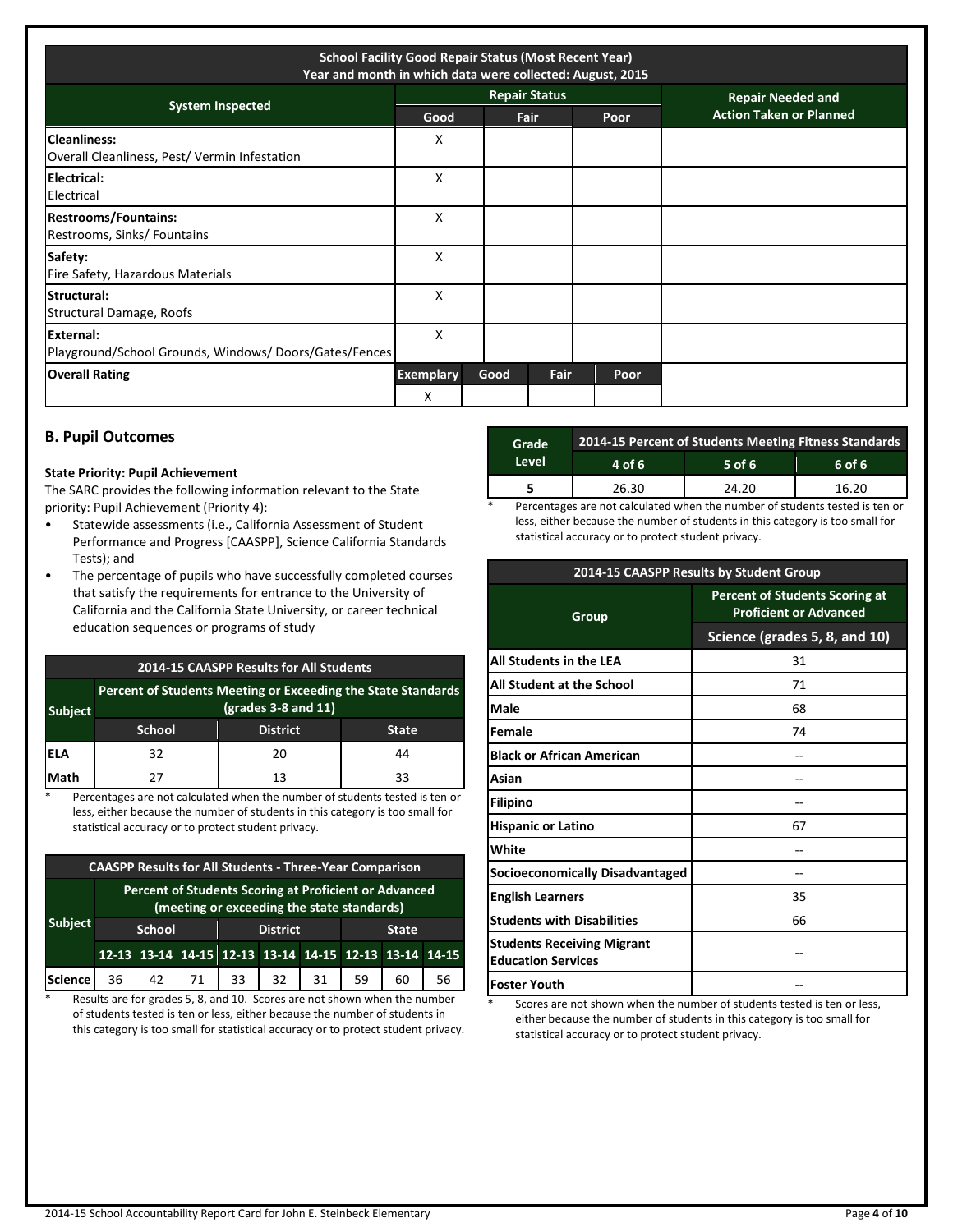|                                     |                         |                           |                |               | School Year 2014-15 CAASPP Assessment Results - English Language Arts (ELA)<br>Disaggregated by Student Groups, Grades Three through Eight and Eleven |                                      |                          |                                    |
|-------------------------------------|-------------------------|---------------------------|----------------|---------------|-------------------------------------------------------------------------------------------------------------------------------------------------------|--------------------------------------|--------------------------|------------------------------------|
|                                     |                         | <b>Number of Students</b> |                |               |                                                                                                                                                       | <b>Percent of Students</b>           |                          |                                    |
| <b>Student Group</b>                | Grade                   | <b>Enrolled</b>           | <b>Tested</b>  | <b>Tested</b> | <b>Standard</b><br><b>Not Met</b>                                                                                                                     | <b>Standard</b><br><b>Nearly Met</b> | <b>Standard</b><br>Met   | <b>Standard</b><br><b>Exceeded</b> |
| <b>All Students</b>                 | 3                       | 105                       | 99             | 94.3          | 48                                                                                                                                                    | 34                                   | 12                       | 5                                  |
|                                     | 4                       | 96                        | 94             | 97.9          | 56                                                                                                                                                    | 18                                   | 20                       | $\mathsf 3$                        |
|                                     | 5                       | 100                       | 98             | 98.0          | 19                                                                                                                                                    | 23                                   | 41                       | 16                                 |
|                                     | 6                       | 100                       | 99             | 99.0          | 37                                                                                                                                                    | 30                                   | 25                       | 6                                  |
| Male                                | 3                       |                           | 57             | 54.3          | 56                                                                                                                                                    | 37                                   | $\overline{7}$           | $\pmb{0}$                          |
|                                     | 4                       |                           | 45             | 46.9          | 62                                                                                                                                                    | 16                                   | 13                       | 4                                  |
|                                     | 5                       |                           | 45             | 45.0          | 29                                                                                                                                                    | 20                                   | 40                       | $11\,$                             |
|                                     | 6                       |                           | 48             | 48.0          | 52                                                                                                                                                    | 27                                   | 17                       | $\overline{4}$                     |
| Female                              | 3                       |                           | 42             | 40.0          | 38                                                                                                                                                    | 31                                   | 19                       | 12                                 |
|                                     | 4                       |                           | 49             | 51.0          | 51                                                                                                                                                    | 20                                   | 27                       | $\overline{2}$                     |
|                                     | 5                       |                           | 53             | 53.0          | 11                                                                                                                                                    | 26                                   | 42                       | 21                                 |
|                                     | 6                       |                           | 51             | 51.0          | 24                                                                                                                                                    | 33                                   | 33                       | $\bf 8$                            |
| <b>Black or African American</b>    | 3                       |                           | $\mathbf{1}$   | $1.0\,$       | --                                                                                                                                                    | $-\, -$                              | --                       | $-\,$                              |
|                                     | 4                       |                           | $\mathbf{1}$   | $1.0\,$       | --                                                                                                                                                    | --                                   | --                       | $-\,$                              |
|                                     | 5                       |                           | $\overline{2}$ | 2.0           | --                                                                                                                                                    | $-$                                  | --                       | $-\,$                              |
|                                     | 6                       |                           | $\overline{2}$ | $2.0\,$       | $\overline{\phantom{a}}$                                                                                                                              | $\overline{\phantom{a}}$             | $\overline{\phantom{a}}$ | $\overline{\phantom{a}}$           |
| Asian                               | 3                       |                           | $\mathbf{1}$   | $1.0\,$       | --                                                                                                                                                    | $-$                                  |                          | $-\,$                              |
|                                     | 4                       |                           | 4              | 4.2           | --                                                                                                                                                    | --                                   |                          | $-\,$                              |
|                                     | 5                       |                           | $\mathbf{2}$   | 2.0           | --                                                                                                                                                    | --                                   | --                       | $\overline{\phantom{a}}$           |
|                                     | 6                       |                           | $\mathbf 1$    | $1.0\,$       | --                                                                                                                                                    | --                                   | $-$                      | $\overline{\phantom{a}}$           |
| Filipino                            | 3                       |                           | $\overline{2}$ | $1.9\,$       |                                                                                                                                                       |                                      |                          |                                    |
|                                     | 4                       |                           | $\mathbf{1}$   | $1.0\,$       | --                                                                                                                                                    |                                      |                          |                                    |
|                                     | 5                       |                           | 9              | 9.0           |                                                                                                                                                       |                                      |                          |                                    |
|                                     | $\bf 6$                 |                           | 4              | 4.0           | $-$                                                                                                                                                   |                                      |                          | $\overline{\phantom{a}}$           |
| <b>Hispanic or Latino</b>           | $\overline{\mathbf{3}}$ |                           | 81             | 77.1          | 49                                                                                                                                                    | 37                                   | 10                       | 4                                  |
|                                     | 4                       |                           | $77$           | 80.2          | 61                                                                                                                                                    | 17                                   | 16                       | 4                                  |
|                                     | 5                       |                           | 76             | 76.0          | 21                                                                                                                                                    | 26                                   | 41                       | 12                                 |
|                                     | $\bf 6$                 |                           | 77             | 77.0          | 39                                                                                                                                                    | 35                                   | 21                       | $\overline{4}$                     |
| Native Hawaiian or Pacific Islander | $\overline{\mathbf{3}}$ |                           | $\mathbf{1}$   | $1.0\,$       |                                                                                                                                                       |                                      |                          | $-$                                |
|                                     | 4                       |                           | $\overline{2}$ | $2.1\,$       |                                                                                                                                                       |                                      |                          |                                    |
|                                     | $\bf 6$                 |                           | 3              | $3.0\,$       |                                                                                                                                                       |                                      |                          |                                    |
| White                               | $\overline{\mathbf{3}}$ |                           | 9              | 8.6           | $-$                                                                                                                                                   | $-$                                  |                          | $-$                                |
|                                     | 4                       |                           | 8              | 8.3           |                                                                                                                                                       |                                      |                          |                                    |
|                                     | 5                       |                           | 8              | $8.0\,$       | $-$                                                                                                                                                   | $-$                                  |                          | $\overline{\phantom{a}}$           |
|                                     | $\bf 6$                 |                           | 12             | $12.0\,$      | 25                                                                                                                                                    | 25                                   | 33                       | 17                                 |
| Two or More Races                   | $\mathbf{3}$            |                           | 4              | 3.8           |                                                                                                                                                       |                                      |                          |                                    |
|                                     | $\pmb{4}$               |                           | $\mathbf{1}$   | $1.0\,$       |                                                                                                                                                       |                                      |                          |                                    |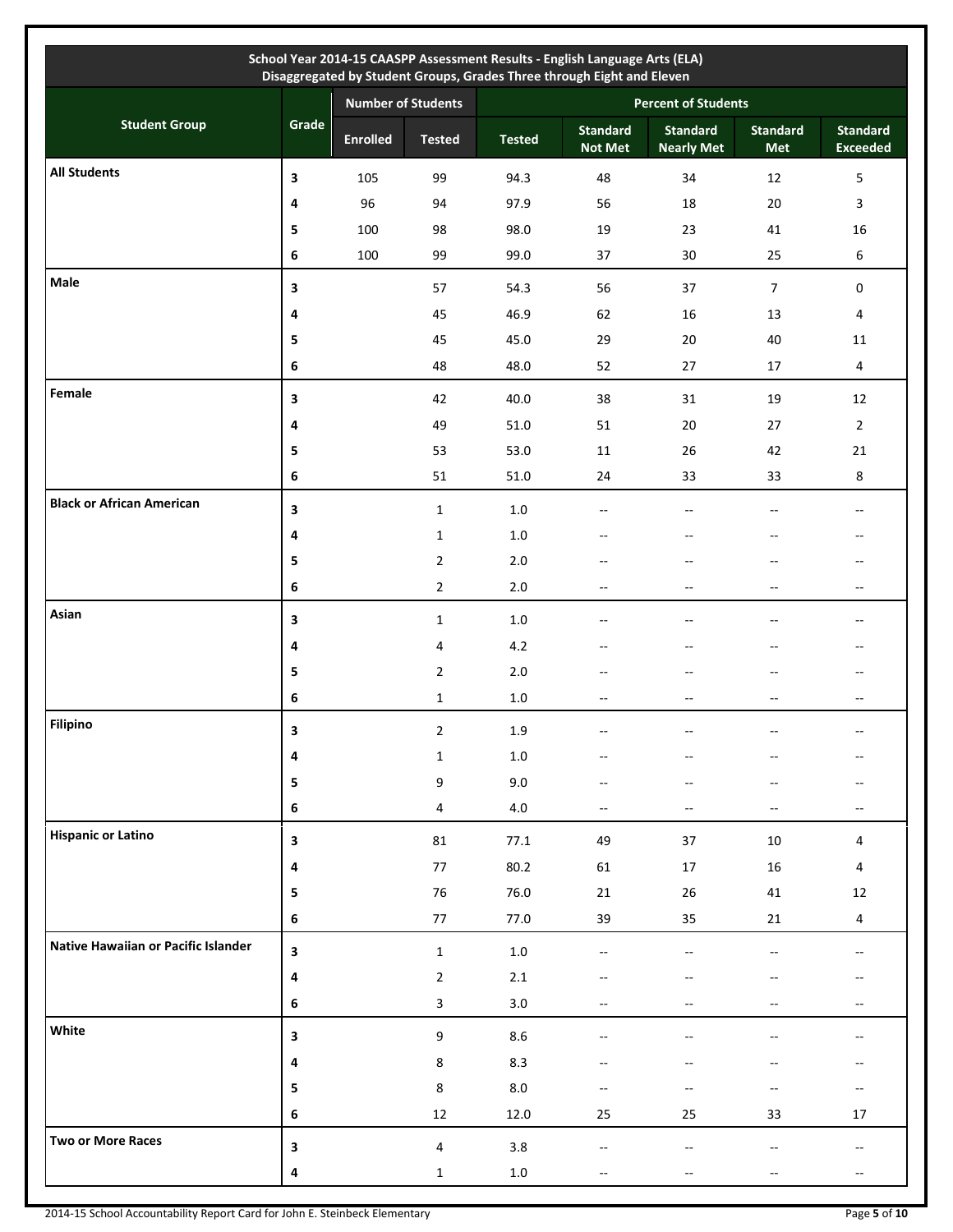| School Year 2014-15 CAASPP Assessment Results - English Language Arts (ELA)<br>Disaggregated by Student Groups, Grades Three through Eight and Eleven |                         |                           |                |                            |                                   |                                      |                               |                                    |  |
|-------------------------------------------------------------------------------------------------------------------------------------------------------|-------------------------|---------------------------|----------------|----------------------------|-----------------------------------|--------------------------------------|-------------------------------|------------------------------------|--|
|                                                                                                                                                       |                         | <b>Number of Students</b> |                | <b>Percent of Students</b> |                                   |                                      |                               |                                    |  |
| <b>Student Group</b>                                                                                                                                  | Grade                   | <b>Enrolled</b>           | <b>Tested</b>  | <b>Tested</b>              | <b>Standard</b><br><b>Not Met</b> | <b>Standard</b><br><b>Nearly Met</b> | <b>Standard</b><br><b>Met</b> | <b>Standard</b><br><b>Exceeded</b> |  |
| <b>Socioeconomically Disadvantaged</b>                                                                                                                | 3                       |                           | 68             | 64.8                       | 50                                | 29                                   | 16                            | 4                                  |  |
|                                                                                                                                                       | 4                       |                           | 65             | 67.7                       | 68                                | 18                                   | 8                             | 3                                  |  |
|                                                                                                                                                       | 5                       |                           | 57             | 57.0                       | 28                                | 25                                   | 39                            | 9                                  |  |
|                                                                                                                                                       | 6                       |                           | 63             | 63.0                       | 41                                | 37                                   | 19                            | 3                                  |  |
| <b>English Learners</b>                                                                                                                               | 3                       |                           | 31             | 29.5                       | 71                                | 26                                   | 3                             | $\mathbf 0$                        |  |
|                                                                                                                                                       | 4                       |                           | 34             | 35.4                       | 79                                | 15                                   | 3                             | 0                                  |  |
|                                                                                                                                                       | 5                       |                           | 16             | 16.0                       | 56                                | 31                                   | 6                             | 6                                  |  |
|                                                                                                                                                       | 6                       |                           | 19             | 19.0                       | 74                                | 26                                   | $\mathbf 0$                   | $\boldsymbol{0}$                   |  |
| <b>Students with Disabilities</b>                                                                                                                     | $\overline{\mathbf{3}}$ |                           | 13             | 12.4                       | 77                                | 15                                   | 8                             | $\mathbf 0$                        |  |
|                                                                                                                                                       | 4                       |                           | 9              | 9.4                        | --                                | $- -$                                | --                            |                                    |  |
|                                                                                                                                                       | 5                       |                           | 5              | $5.0\,$                    | --                                | $-$                                  | $-$                           | --                                 |  |
|                                                                                                                                                       | 6                       |                           | 9              | 9.0                        | --                                | $\overline{a}$                       | $\overline{a}$                | $\overline{a}$                     |  |
| <b>Students Receiving Migrant Education</b><br><b>Services</b>                                                                                        | $\overline{\mathbf{3}}$ |                           | $\mathbf{1}$   | 1.0                        |                                   |                                      |                               |                                    |  |
|                                                                                                                                                       | 4                       |                           | $\mathbf{1}$   | 1.0                        | $-$                               |                                      |                               | $-$                                |  |
|                                                                                                                                                       | 5                       |                           | $\mathbf{1}$   | 1.0                        | --                                | $-$                                  | $-$                           | --                                 |  |
|                                                                                                                                                       | 6                       |                           | $\overline{2}$ | 2.0                        | $-$                               | --                                   | $\overline{\phantom{a}}$      | $\overline{a}$                     |  |
| <b>Foster Youth</b>                                                                                                                                   | 3                       |                           | $-$            | $-$                        | $-$                               | $-$                                  | $-$                           | $- -$                              |  |
|                                                                                                                                                       | 4                       |                           |                | $\overline{a}$             |                                   |                                      |                               | $-$                                |  |
|                                                                                                                                                       | 5                       |                           |                | $-$                        | $=$                               | $-$                                  | $-$                           | $-$                                |  |
|                                                                                                                                                       | 6                       |                           |                |                            |                                   |                                      |                               | $- -$                              |  |

Double dashes (--) appear in the table when the number of students is ten or less, either because the number of students in this category is too small for statistical accuracy or to protect student privacy. The number of students tested includes students that did not receive a score; however, the number of students tested is not the number that was used to calculate the achievement level percentages. The achievement level percentages are calculated using students with scores.

| School Year 2014-15 CAASPP Assessment Results - Mathematics<br>Disaggregated by Student Groups, Grades Three through Eight and Eleven |       |                           |               |               |                                   |                                      |                               |                                    |
|---------------------------------------------------------------------------------------------------------------------------------------|-------|---------------------------|---------------|---------------|-----------------------------------|--------------------------------------|-------------------------------|------------------------------------|
|                                                                                                                                       |       | <b>Number of Students</b> |               |               |                                   | <b>Percent of Students</b>           |                               |                                    |
| <b>Student Group</b>                                                                                                                  | Grade | <b>Enrolled</b>           | <b>Tested</b> | <b>Tested</b> | <b>Standard</b><br><b>Not Met</b> | <b>Standard</b><br><b>Nearly Met</b> | <b>Standard</b><br><b>Met</b> | <b>Standard</b><br><b>Exceeded</b> |
| <b>All Students</b>                                                                                                                   | 3     | 105                       | 100           | 95.2          | 36                                | 25                                   | 32                            | 7                                  |
|                                                                                                                                       | 4     | 96                        | 93            | 96.9          | 43                                | 43                                   | 12                            | $\overline{2}$                     |
|                                                                                                                                       | 5     | 100                       | 98            | 98.0          | 22                                | 40                                   | 22                            | 14                                 |
|                                                                                                                                       | 6     | 100                       | 99            | 99.0          | 56                                | 25                                   | 17                            | $\overline{2}$                     |
| Male                                                                                                                                  | 3     |                           | 58            | 55.2          | 34                                | 26                                   | 36                            | 3                                  |
|                                                                                                                                       | 4     |                           | 44            | 45.8          | 48                                | 36                                   | 11                            | 5                                  |
|                                                                                                                                       | 5     |                           | 45            | 45.0          | 24                                | 42                                   | 16                            | 16                                 |
|                                                                                                                                       | 6     |                           | 48            | 48.0          | 65                                | 21                                   | 10                            | 4                                  |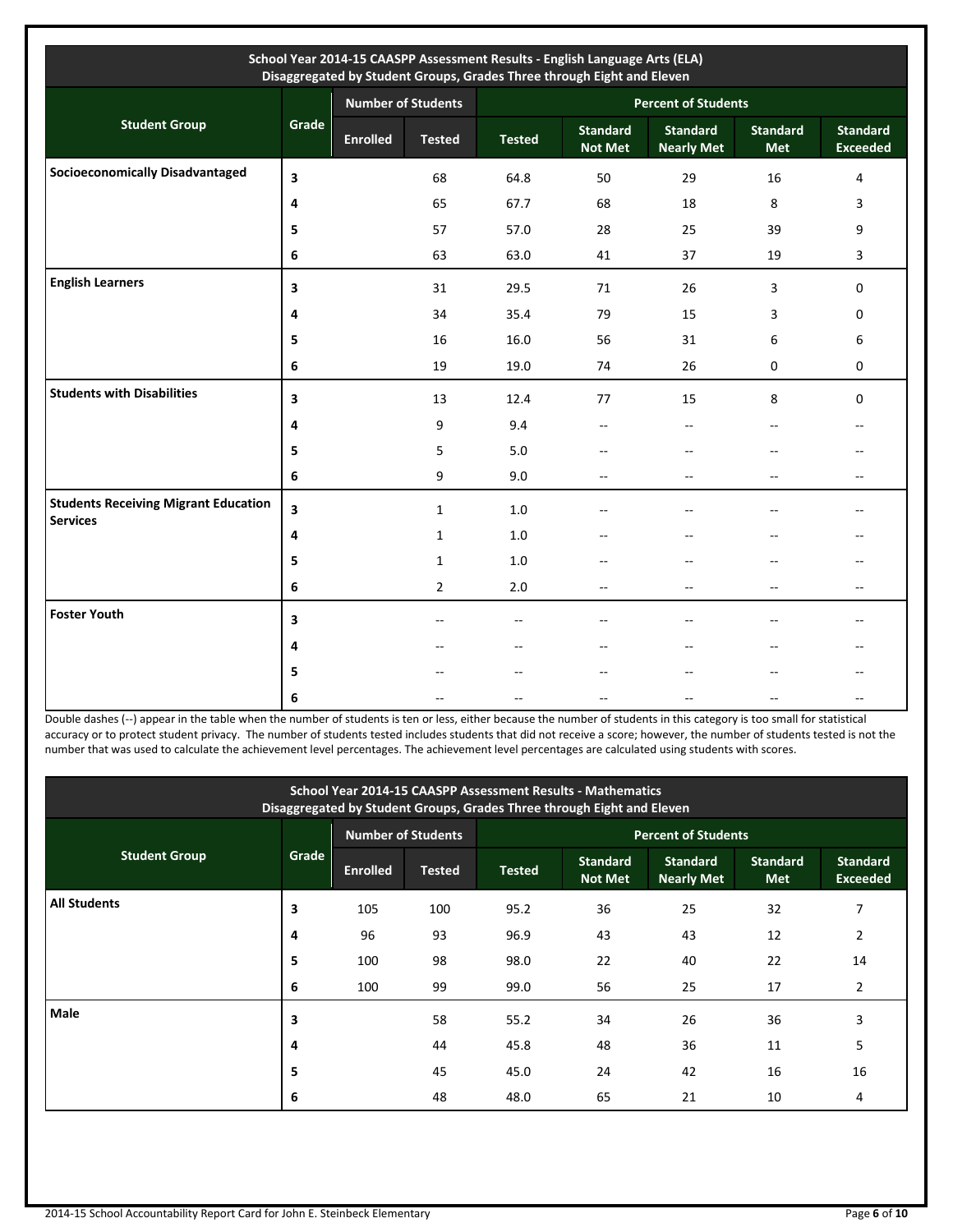|                                        |                         |                           |                  |               | Disaggregated by Student Groups, Grades Three through Eight and Eleven |                                      |                               |                                    |
|----------------------------------------|-------------------------|---------------------------|------------------|---------------|------------------------------------------------------------------------|--------------------------------------|-------------------------------|------------------------------------|
|                                        |                         | <b>Number of Students</b> |                  |               |                                                                        | <b>Percent of Students</b>           |                               |                                    |
| <b>Student Group</b>                   | Grade                   | <b>Enrolled</b>           | <b>Tested</b>    | <b>Tested</b> | <b>Standard</b><br><b>Not Met</b>                                      | <b>Standard</b><br><b>Nearly Met</b> | <b>Standard</b><br><b>Met</b> | <b>Standard</b><br><b>Exceeded</b> |
| Female                                 | 3                       |                           | 42               | 40.0          | 38                                                                     | 24                                   | 26                            | 12                                 |
|                                        | 4                       |                           | 49               | 51.0          | 39                                                                     | 49                                   | 12                            | 0                                  |
|                                        | 5                       |                           | 53               | 53.0          | 21                                                                     | 38                                   | 28                            | 13                                 |
|                                        | 6                       |                           | 51               | 51.0          | 47                                                                     | 29                                   | 24                            | 0                                  |
| <b>Black or African American</b>       | 3                       |                           | $\mathbf{1}$     | $1.0\,$       | $\hspace{0.05cm} -\hspace{0.05cm} -\hspace{0.05cm}$                    | $\overline{\phantom{a}}$             | $-$                           | $\overline{\phantom{a}}$           |
|                                        | 4                       |                           | $\mathbf{1}$     | $1.0\,$       | $\hspace{0.05cm} -\hspace{0.05cm} -\hspace{0.05cm}$                    | $\overline{\phantom{a}}$             | $- -$                         | --                                 |
|                                        | 5                       |                           | $\overline{2}$   | 2.0           |                                                                        | ۵.                                   |                               | --                                 |
|                                        | 6                       |                           | $\overline{2}$   | $2.0\,$       | $- -$                                                                  | --                                   | --                            | --                                 |
| Asian                                  | 3                       |                           | $\mathbf{1}$     | $1.0\,$       |                                                                        | $-$                                  |                               | --                                 |
|                                        | 4                       |                           | 4                | 4.2           |                                                                        | ۵.                                   |                               | --                                 |
|                                        | 5                       |                           | $\overline{2}$   | 2.0           |                                                                        | --                                   |                               | --                                 |
|                                        | 6                       |                           | $\mathbf{1}$     | $1.0\,$       | $\overline{\phantom{a}}$                                               | $\overline{a}$                       | $-$                           | --                                 |
| <b>Filipino</b>                        | 3                       |                           | $\overline{2}$   | 1.9           | --                                                                     | $\overline{a}$                       |                               | --                                 |
|                                        | 4                       |                           | $\mathbf{1}$     | $1.0\,$       | $\overline{a}$                                                         | $\overline{a}$                       |                               | $-$                                |
|                                        | 5                       |                           | 9                | 9.0           | $-$                                                                    | $\overline{a}$                       |                               | --                                 |
|                                        | 6                       |                           | 4                | 4.0           | $\mathcal{L}_{\mathcal{F}}$                                            | $\overline{\phantom{a}}$             | $- -$                         | $\overline{\phantom{a}}$           |
| <b>Hispanic or Latino</b>              | 3                       |                           | 82               | 78.1          | 37                                                                     | 28                                   | 32                            | 4                                  |
|                                        | 4                       |                           | 76               | 79.2          | 49                                                                     | 39                                   | 11                            | $\mathbf{1}$                       |
|                                        | 5                       |                           | 76               | 76.0          | 28                                                                     | 41                                   | 21                            | 11                                 |
|                                        | 6                       |                           | 77               | 77.0          | 64                                                                     | 21                                   | 14                            | $\mathbf{1}$                       |
| Native Hawaiian or Pacific Islander    | 3                       |                           | $\mathbf 1$      | $1.0\,$       |                                                                        |                                      |                               |                                    |
|                                        | $\pmb{4}$               |                           | $\overline{2}$   | $2.1\,$       | $\overline{\phantom{a}}$                                               | $\overline{a}$                       |                               | --                                 |
|                                        | 6                       |                           | 3                | 3.0           | $\hspace{0.05cm} -\hspace{0.05cm} -\hspace{0.05cm}$                    | $\overline{\phantom{a}}$             | $-$                           | $-$                                |
| White                                  | 3                       |                           | $\boldsymbol{9}$ | $8.6\,$       | $- -$                                                                  | $\overline{\phantom{a}}$             |                               |                                    |
|                                        | 4                       |                           | $\,8\,$          | 8.3           |                                                                        | --                                   |                               |                                    |
|                                        | 5                       |                           | $\,8\,$          | $8.0\,$       | $\overline{\phantom{a}}$                                               | $\overline{\phantom{a}}$             | $\overline{a}$                | $\overline{\phantom{a}}$           |
|                                        | 6                       |                           | 12               | 12.0          | 17                                                                     | 50                                   | 33                            | 0                                  |
| Two or More Races                      | $\mathbf{3}$            |                           | $\overline{4}$   | 3.8           | $\overline{\phantom{a}}$                                               | $\overline{\phantom{a}}$             |                               | --                                 |
|                                        | 4                       |                           | $\mathbf{1}$     | $1.0\,$       | $\overline{\phantom{a}}$                                               | $\mathcal{L}_{\mathcal{F}}$          | $- -$                         | --                                 |
| <b>Socioeconomically Disadvantaged</b> | $\overline{\mathbf{3}}$ |                           | 69               | 65.7          | 42                                                                     | $20\,$                               | 30 <sup>°</sup>               | $\overline{7}$                     |
|                                        | 4                       |                           | 64               | 66.7          | 52                                                                     | 41                                   | 5                             | $\mathbf{3}$                       |
|                                        | 5                       |                           | 57               | 57.0          | 33                                                                     | 39                                   | $16\,$                        | 12                                 |
|                                        | 6                       |                           | 63               | 63.0          | 62                                                                     | 22                                   | 16                            | $\mathbf 0$                        |
| <b>English Learners</b>                | $\overline{\mathbf{3}}$ |                           | 32               | 30.5          | 66                                                                     | $16\,$                               | 19                            | $\boldsymbol{0}$                   |
|                                        | 4                       |                           | 33               | 34.4          | 64                                                                     | 33                                   | $\mathbf{3}$                  | 0                                  |
|                                        | 5                       |                           | 16               | 16.0          | 63                                                                     | $31\,$                               | 6                             | 0                                  |
|                                        | 6                       |                           | 19               | 19.0          | 95                                                                     | $\mathbf 0$                          | 5 <sub>1</sub>                | $\pmb{0}$                          |

2014-15 School Accountability Report Card for John E. Steinbeck Elementary Page **7** of **10**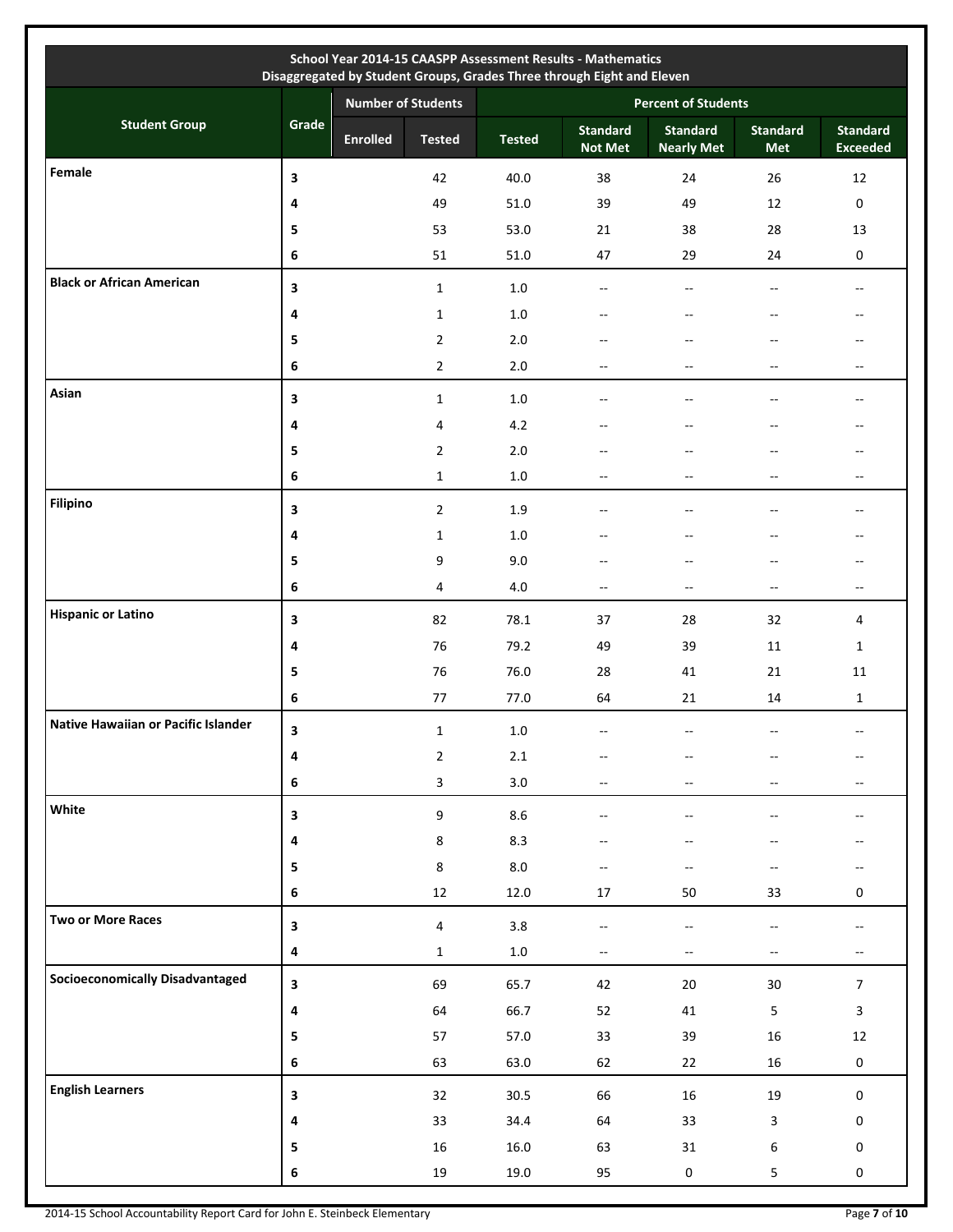|                                                                | School Year 2014-15 CAASPP Assessment Results - Mathematics<br>Disaggregated by Student Groups, Grades Three through Eight and Eleven |                 |                           |                            |                                       |                                      |                               |                                    |  |
|----------------------------------------------------------------|---------------------------------------------------------------------------------------------------------------------------------------|-----------------|---------------------------|----------------------------|---------------------------------------|--------------------------------------|-------------------------------|------------------------------------|--|
|                                                                |                                                                                                                                       |                 | <b>Number of Students</b> | <b>Percent of Students</b> |                                       |                                      |                               |                                    |  |
| <b>Student Group</b>                                           | Grade                                                                                                                                 | <b>Enrolled</b> | <b>Tested</b>             | <b>Tested</b>              | <b>Standard</b><br><b>Not Met</b>     | <b>Standard</b><br><b>Nearly Met</b> | <b>Standard</b><br><b>Met</b> | <b>Standard</b><br><b>Exceeded</b> |  |
| <b>Students with Disabilities</b>                              | 3                                                                                                                                     |                 | 13                        | 12.4                       | 54                                    | 15                                   | 23                            | 8                                  |  |
|                                                                | 4                                                                                                                                     |                 | 9                         | 9.4                        | $\overline{\phantom{a}}$              | $- -$                                | $- -$                         | --                                 |  |
|                                                                | 5                                                                                                                                     |                 | 5                         | 5.0                        | $-$                                   | $- -$                                | $- -$                         |                                    |  |
|                                                                | 6                                                                                                                                     |                 | 9                         | 9.0                        | $\overline{\phantom{a}}$              | $- -$                                | $-$                           | --                                 |  |
| <b>Students Receiving Migrant Education</b><br><b>Services</b> | 3                                                                                                                                     |                 | 1                         | 1.0                        | $\overline{\phantom{a}}$              |                                      | --                            | --                                 |  |
|                                                                | 4                                                                                                                                     |                 | 1                         | 1.0                        |                                       |                                      | --                            |                                    |  |
|                                                                | 5                                                                                                                                     |                 | 1                         | 1.0                        |                                       |                                      | --                            |                                    |  |
|                                                                | 6                                                                                                                                     |                 | $\overline{2}$            | 2.0                        | $-$                                   | $-$                                  | $-$                           |                                    |  |
| <b>Foster Youth</b>                                            | 3                                                                                                                                     |                 | $- -$                     | $-$                        | $-$                                   | --                                   | --                            | $-$                                |  |
|                                                                | 4                                                                                                                                     |                 |                           | $- -$                      |                                       |                                      |                               |                                    |  |
|                                                                | 5                                                                                                                                     |                 |                           | --                         | --                                    | $-$                                  | --                            |                                    |  |
|                                                                | 6                                                                                                                                     |                 |                           | --                         | $\hspace{0.05cm}$ – $\hspace{0.05cm}$ | --                                   | --                            |                                    |  |

Double dashes (--) appear in the table when the number of students is ten or less, either because the number of students in this category is too small for statistical accuracy or to protect student privacy. The number of students tested includes students that did not receive a score; however, the number of students tested is not the number that was used to calculate the achievement level percentages. The achievement level percentages are calculated using students with scores.

## **C. Engagement**

## **State Priority: Parental Involvement**

The SARC provides the following information relevant to the Parental Involvement State Priority (Priority 3):

• Efforts the school district makes to seek parent input in making decisions for the school district and each schoolsite.

## **Opportunities for Parental Involvement**

Parental involvement is fundamental to the success of Steinbeck Elementary students. We encourage parents to participate in all activities and to attend parent meetings, including School Site Council, ELAC, Title 1, and Parent Teacher Organization meetings (PTO). Parents of students in Special Education are an active part in the development and implementation of their child's Individual Education Program. Parents are also invited to attend our awards assemblies which recognize students with outstanding achievements at the end of each trimester. Parents are always welcomed to volunteer in classrooms and on campus, and as chaperones on grade-level field trips.

In conjunction with special Parent Education offerings hosted by the school, parents are strongly encouraged to attend Parent-Teacher Conferences (fall and spring), Back-to-School Night in the fall, and Open House in the spring.

The PTO fund-raises to support a full-time art instructor for art classes in Transitional Kindergarten through sixth grades. The PTO offers wonderful, varied student activities such as the Fall Festival, Farmer's Market, a Holiday Craft Workshop, fall and spring book fairs, an airplane contest, family math and movie nights, Father-Daughter and Mother-Son Dances, the Mother-Daughter Tea, and the Spring Art Show. Each of these events is either a wonderful fund-raiser or community outreach which serve to bring the community together! Students in third through sixth grades participate in District-sponsored volleyball, football, basketball, and soccer teams. Parents participate and support our boys and girls in these endeavors through coaching and ardent participation. For parent involvement opportunities, please contact Dr. Christina Palmer, Principal at (831) 753-5780.

#### **State Priority: School Climate**

The SARC provides the following information relevant to the School Climate State Priority (Priority 6):

• Pupil suspension rates, pupil expulsion rates; and other local measures on the sense of safety.

## **School Safety Plan**

The Steinbeck Elementary School Site Council reviews campus safety needs and revises the School Safety Plan annually. The plan includes procedures for responding to emergencies on campus, and students and staff review and practice safety drills monthly during the school year. The school administrators and staff routinely work with local law enforcement to address safety issues.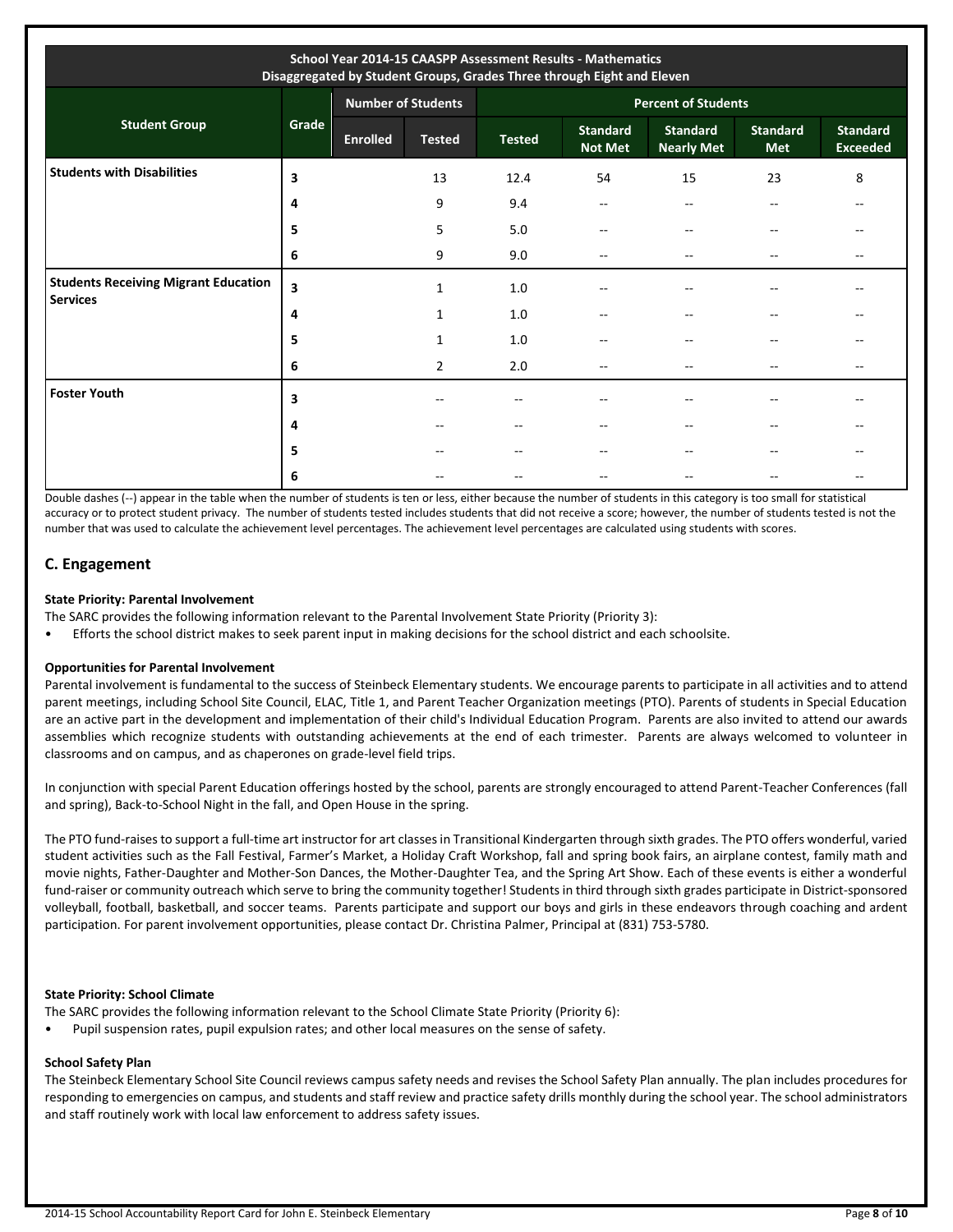A crossing guard supports student safety when students cross the traffic intersection near the school. Supervisors monitor students in the cafeteria, at the bus areas, and on the playground in the morning, during recess, lunch, and after school. The school added a fence and gate system in the fall of 2013, allowing the campus to remain secure. Visitors must sign in at the main office and receive a visitor's pass upon entry to the school.

|                         | <b>Suspensions and Expulsions</b> |         |         |  |  |  |  |
|-------------------------|-----------------------------------|---------|---------|--|--|--|--|
| <b>School</b>           | 2012-13                           | 2013-14 | 2014-15 |  |  |  |  |
| <b>Suspensions Rate</b> | 2.89                              | 2.09    | 1.59    |  |  |  |  |
| <b>Expulsions Rate</b>  | 0.00                              | 0.00    | 0.00    |  |  |  |  |
| <b>District</b>         | 2012-13                           | 2013-14 | 2014-15 |  |  |  |  |
| <b>Suspensions Rate</b> | 2.05                              | 1.92    | 1.10    |  |  |  |  |
| <b>Expulsions Rate</b>  | 0.00                              | 0.00    | 0.00    |  |  |  |  |
| <b>State</b>            | 2012-13                           | 2013-14 | 2014-15 |  |  |  |  |
| <b>Suspensions Rate</b> | 5.07                              | 4.36    | 3.80    |  |  |  |  |
| <b>Expulsions Rate</b>  | 0.13                              | 0.10    | 0.09    |  |  |  |  |

## **D. Other SARC Information**

The information in this section is required to be in the SARC but is not included in the state priorities for LCFF.

| 2014-15 Adequate Yearly Progress Overall and by Criteria |                                  |     |     |  |  |  |  |
|----------------------------------------------------------|----------------------------------|-----|-----|--|--|--|--|
| <b>AYP Criteria</b>                                      | <b>District</b><br><b>School</b> |     |     |  |  |  |  |
| <b>English Language Arts</b>                             |                                  |     |     |  |  |  |  |
| <b>Met Participation Rate</b>                            | Yes                              | Yes | Yes |  |  |  |  |
| <b>Met Percent Proficient</b>                            | N/A                              | N/A | N/A |  |  |  |  |
|                                                          | <b>Mathematics</b>               |     |     |  |  |  |  |
| <b>Met Participation Rate</b>                            | Yes                              | Yes | Yes |  |  |  |  |
| <b>Met Percent Proficient</b>                            | N/A                              | N/A | N/A |  |  |  |  |
| <b>Made AYP Overall</b>                                  | Yes                              | Yes | Yes |  |  |  |  |
| <b>Met Attendance Rate</b>                               | Yes                              | Yes | Yes |  |  |  |  |
| <b>Met Graduation Rate</b>                               | N/A                              | N/A | Yes |  |  |  |  |

| 2015-16 Federal Intervention Program                |                 |        |  |  |  |  |
|-----------------------------------------------------|-----------------|--------|--|--|--|--|
| <b>Indicator</b>                                    | <b>District</b> |        |  |  |  |  |
| <b>Program Improvement Status</b>                   | In PI           |        |  |  |  |  |
| <b>First Year of Program Improvement</b>            | 2004-2005       |        |  |  |  |  |
| Year in Program Improvement                         | Year 3          | Year 3 |  |  |  |  |
| Number of Schools Currently in Program Improvement  |                 |        |  |  |  |  |
| Percent of Schools Currently in Program Improvement | 66.7            |        |  |  |  |  |

|              | Average Class Size and Class Size Distribution (Elementary) |         |         |   |          |   |   |                |   |   |                                                                         |   |
|--------------|-------------------------------------------------------------|---------|---------|---|----------|---|---|----------------|---|---|-------------------------------------------------------------------------|---|
|              | <b>Number of Classrooms*</b>                                |         |         |   |          |   |   |                |   |   |                                                                         |   |
|              | <b>Average Class Size</b>                                   |         |         |   | $1 - 20$ |   |   | 21-32          |   |   | $33+$                                                                   |   |
| Grade        | 2012-13                                                     | 2013-14 | 2014-15 |   |          |   |   |                |   |   | 2012-13 2013-14 2014-15 2012-13 2013-14 2014-15 2012-13 2013-14 2014-15 |   |
| К            | 24                                                          | 25      | 25      |   | 1        |   | 3 | 3              | 3 |   |                                                                         |   |
|              | 30                                                          | 24      | 30      |   |          |   | 3 | 3              | 3 |   |                                                                         |   |
| $\mathbf{2}$ | 29                                                          | 31      | 28      |   |          |   | 3 | 3              | 3 |   |                                                                         |   |
| 3            | 25                                                          | 29      | 23      | 1 |          | 1 | 3 | 3              | 4 |   |                                                                         |   |
| 4            | 31                                                          | 33      | 30      |   |          |   | 3 | 1              | 3 |   | 2                                                                       |   |
| 5            | 30                                                          | 32      | 28      | 1 |          | 1 |   | $\overline{2}$ |   | 3 |                                                                         |   |
| 6            | 31                                                          | 34      | 34      |   |          |   | 3 | 1              |   |   | 2                                                                       | 3 |
| Other        |                                                             | 12      |         |   | 2        |   |   |                |   |   |                                                                         |   |